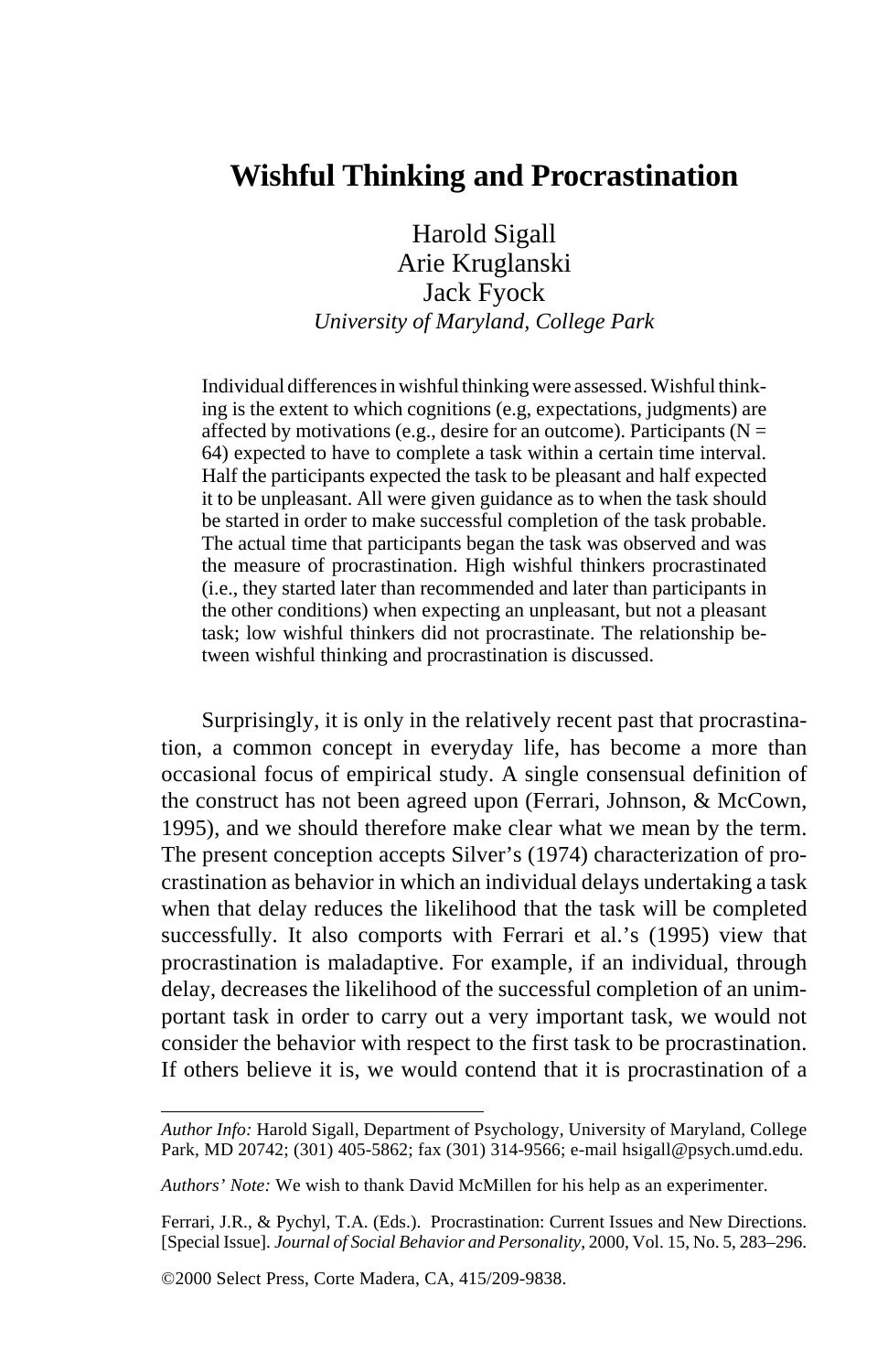trivial kind. For a thorough consideration of the definitional issues see Ferrari et al. (1995).

It is probably *because* procrastination is maladaptive that it is so interesting a phenomenon. Why would individuals engage in such behavior? What motivates it? Most research is directed at questions such as these. There are a variety of motives that have been posited to underlie procrastination, and they have varying status. For example, the notion that procrastination may be in the service of self-handicapping (Ferrari, 1991b; 1992a; Lay, Knish, & Zanatta, 1992) may be thought of as situationally specific, or, alternatively, as part of a certain personality type. The common view among many leading procrastination researchers that chronic procrastination exists, reflects a view that individuals procrastinate across situations, but such approaches still seek to identify the motives that are satisfied by the behavior.

The present study had a somewhat different emphasis. The assumption that generally most people do not knowingly and consciously choose to engage in maladaptive behavior leads to the hunch that often procrastinators "believe," at some psychological level, that they will successfully complete the task despite the delay. Such beliefs are "wishful thinking," frequently incorrect. It is hypothesized that individuals differ in the extent to which they think wishfully, and that wishful thinkers are more likely to engage in procrastination because they have, or can generate, unrealistic beliefs about what is required to complete the task.

The research literature in social and cognitive psychology contains ample and long-standing evidence that motivation influences cognition. This idea was discussed by Bartlett (1932), was central in the work on the "new look" in perception (see Allport, 1955), was crucial in cognitive dissonance theory (Festinger, 1957), and is increasingly emphasized in recent treatments of social cognition (e.g., Fiske & Neuberg, 1990; Kruglanski, 1990; Kunda, 1990; Kruglanski & Webster, 1996).

In general terms, motivation seems to affect cognition by biasing information processing toward some desirable state. For example, the need to have cognitive closure, i.e., certainty and clarity (Kruglanski, 1990; Kruglanski & Webster, 1997) may curtail information processing, prompt comparisons with similarly minded others, and foster the rejection of opinion deviates in a group (Kruglanski & Webster, 1991). Similarly, the need for cognition (Cacioppo & Petty, 1982) may result in more elaborate processing of message information and greater preoccupation with such information outside the communication contexts (Haugtvedt & Petty, 1992), in the interest of promoting or prolonging the desired state (or activity) of thinking. Needs for accuracy or "account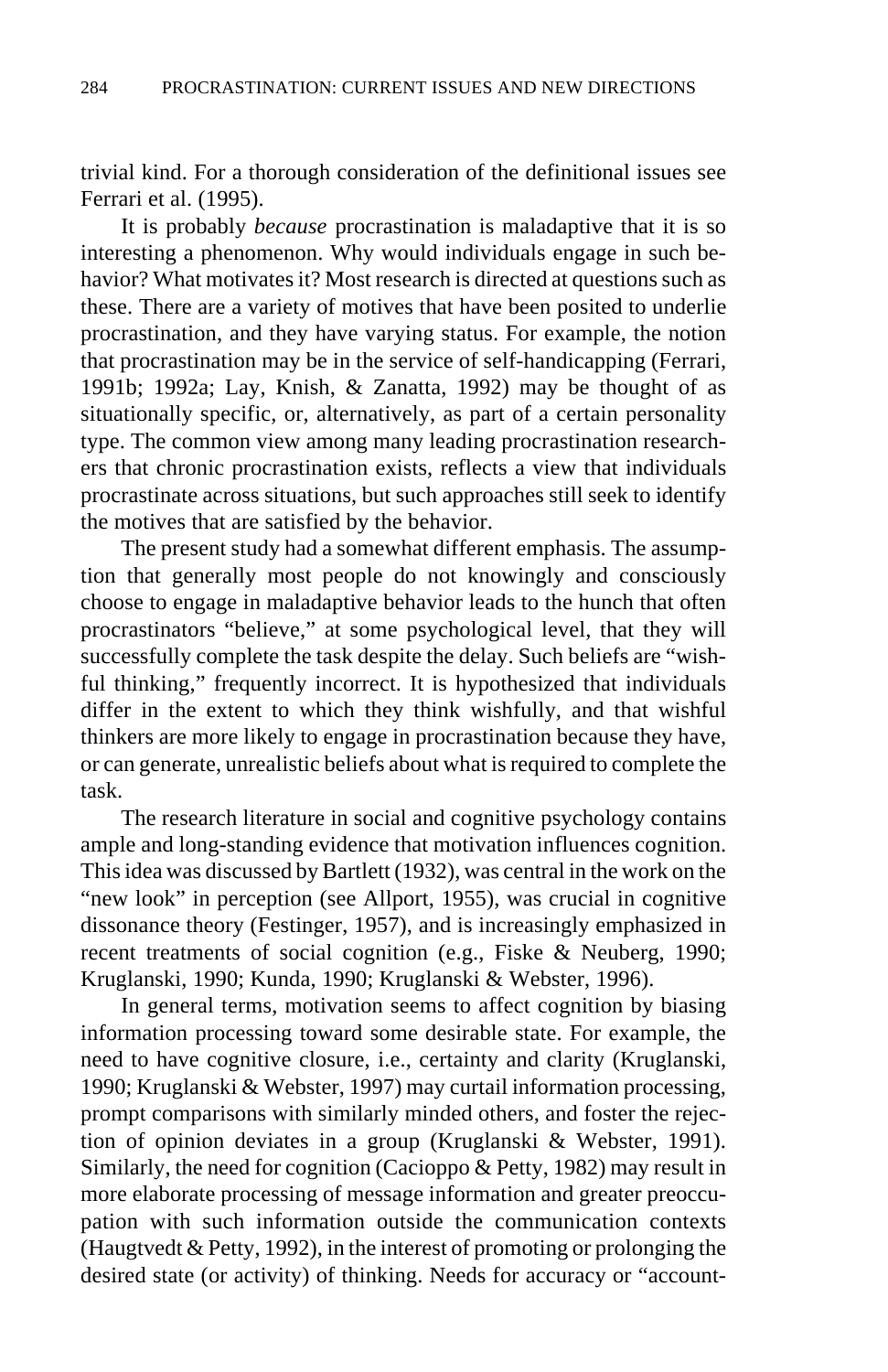ability" (Fiske & Neuberg, 1990; Tetlock, 1985) have similar effects upon information processing.

Whereas needs for closure, cognition, and accurate judgments of others represent "content-free" motivational effects on cognition, other motivationally-based influences are "content-bound." In these cases, the relevant motivation represents the goal of adopting specific, selfrelevant judgments. In fact, most research on the relationship between cognition and motivation belongs in the "content-bound" category: This includes dissonance research showing that judgments are affected by perceived responsibility for negative consequences (Cooper & Fazio, 1984), or by the need to safeguard the individual's self-esteem (Thibodeau & Aronson, 1992); defensive-attribution research (Bradley, 1978; Miller, 1978; Ross & Sicoly, 1978); motivated reasoning research (Kunda, 1990); or work on motivated biases in health-related perceptions (Croyle, 1992) or attitudes (Eagly & Chaiken, 1992). Such research demonstrates clearly that information processing can be biased toward judgments with desirable contents (e.g. esteem-preserving, or punishment-avoiding contents, or contents that portend a relatively carefree future, devoid of severe threats and worries). In short, the research evidence is compatible with the view that persons often engage in "wishful thinking," i.e., they tend to adopt conclusions correspondent to their wishes and to avoid conclusions that are inconsistent with their motivations.

Heretofore, research on content-bound motivational biases on cognition, or on "wishful thinking," has focused predominantly on situationally induced distortions. In other words, it has been hypothesized (and found) that people in general are responsive to the hedonic values of situations, and tend to make biased judgments that are consistent with these situationally determined desires. However, it is possible that individuals differ in the magnitude of their tendency to engage in such distortions. That is, whereas some individuals may aptly be characterized as "wishful thinkers," others may be more nearly "realistic" in their assessments.

We developed an individual difference measure of "wishful thinking"<sup>1</sup> which can distinguish wishful thinkers from realists. Although details of the development of the measure are described elsewhere

<sup>&</sup>lt;sup>1</sup> The Ways of Coping Checklist (WCCL) derived by Aldrin, Folkman, Shaefer, Coyne, and Lazarus (1980) from Lazarus' transactional model of stress includes a "wishful thinking" subscale. However, that particular measure refers to participants' tendency to wish they could change the situation and it includes items like "Hoped a miracle would happen," "wished I was a stronger person." Thus, far from the present sense of wishful thinking which represents the tendency to subordinate one's judgments to one's desires, the Aldrin et al. (1980) wishful thinking measure actually taps a realistic assessment of (unfortunate) situations, combined with the desire that things be different from what they presently are.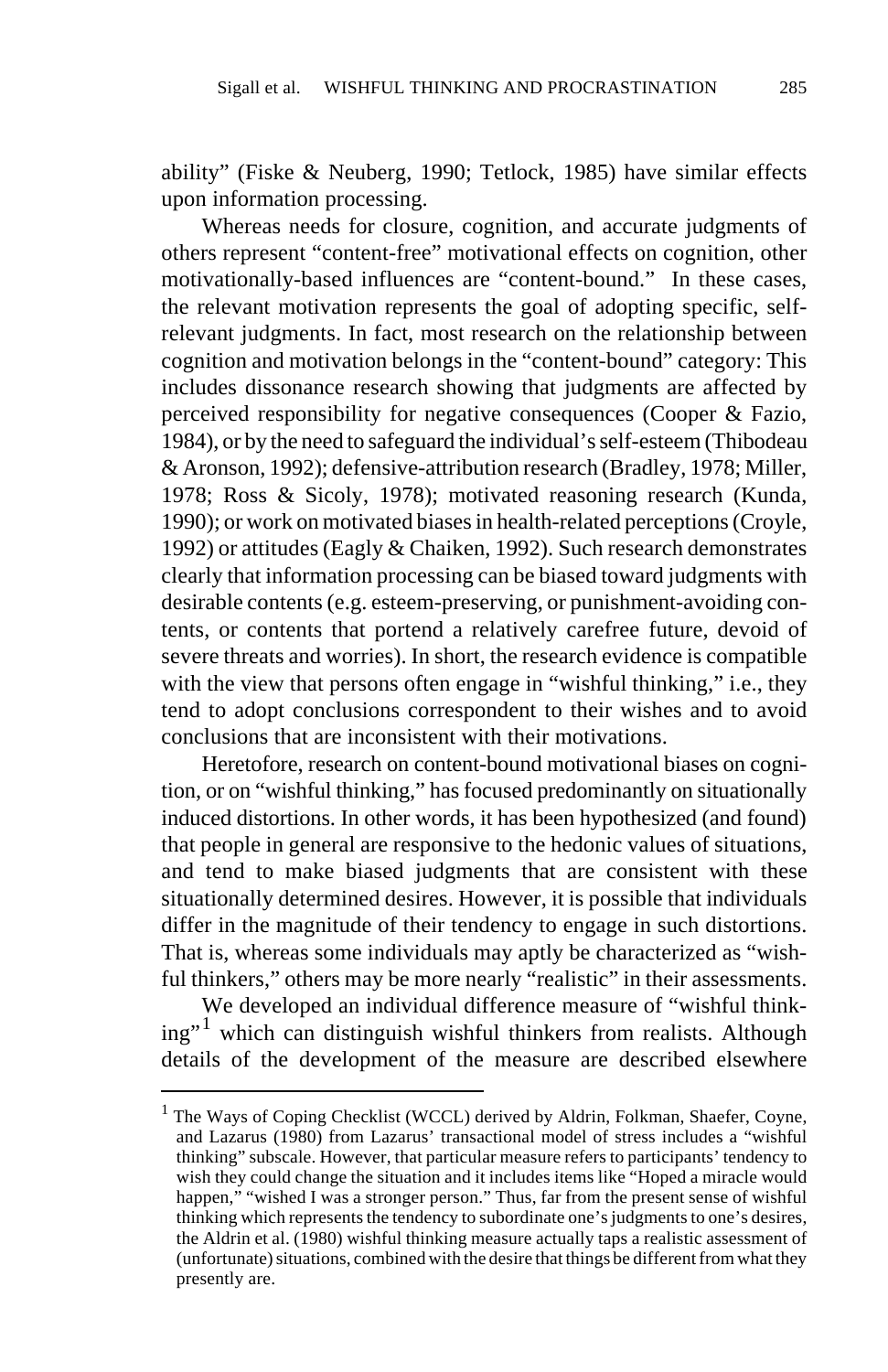(Sigall, Kruglanski, Stangor, & Fyock, 1997), some central features of our approach deserve mention. The measure was derived from Weinstein's (1980) study of unrealistic optimism. Weinstein asked college students to compare the likelihood that each of 42 life events (e.g., being fired from a job, or gaining statewide recognition in one's profession) would happen to them as opposed to other same-sex students at the college. The results indicated that, overall, there was a very strong tendency for participants to be unrealistically optimistic. Individuals estimated that they would be more likely than others to experience positive life events, and less likely than others to experience negative life events.

In an effort to explain these findings, Weinstein (1982) conducted a second study in which he explored a cognitive basis for the phenomenon. Perhaps, Weinstein reasoned, individuals know what *they* may or will *do* to achieve good outcomes, and avoid bad ones, whereas they can't or don't conjure up similar considerations when they think about others. Thus, in the second study, one group of participants generated lists of factors that would influence the likelihood they would experience certain life events. These estimates were then shown to other participants who were given the same task that had been administered in the first study. Results indicated that unrealistic optimism was reduced somewhat, but not eliminated; even when what others would do was made salient, unrealistic optimism persisted. Thus, a cognitive account does not explain Weinstein's results.

Since one presumably is more motivated to achieve positive outcomes for oneself than to have others achieve positive outcomes, and one is likewise more motivated to avoid negative outcomes for oneself than for others, Weinstein's findings are consistent with the idea that his participants' motivations influenced their likelihood estimates. It will be recalled that we define wishful thinking as cognition affected by the hedonic value of the outcomes, i.e., their positivity or negativity. Therefore what Weinstein labels as unrealistic optimism could, at least in part, represent wishful thinking.

Weinstein did not attend to possible differences among individuals in the extent of wishful thinking. The Wishful Thinking Scale (WTS; Sigall et al., 1997), which was based largely on Weinstein's (1980) questionnaires, allowed us to compute a wishful thinking score for individuals. The score reflects the degree to which they perceive the likelihood of positive events occurring as higher, and of negative events as lower, for themselves compared to others. Sigall et al. (1997) showed that wishful thinking is different than optimism (e.g., Scheier & Carver, 1985), which is a generalized expectancy based largely on history of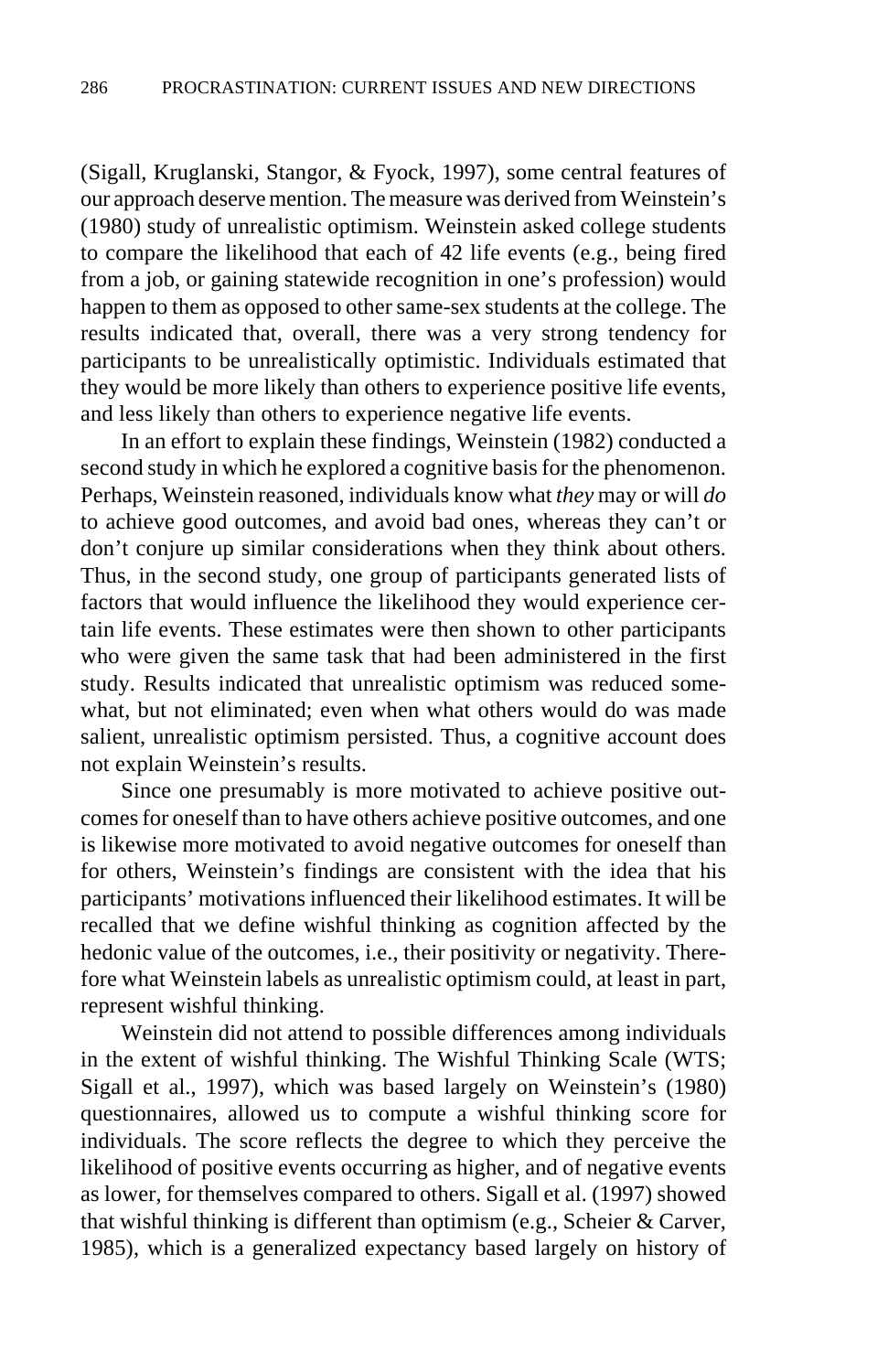success. Optimism is not derived from motivation, although it affects motivation.

#### **Wishful Thinking and Procrastination**

Procrastinators, by definition (Silver, 1974) fail to give themselves the time they optimally need to complete their tasks. One way to construe their behavior is that they underestimate the length of time it will take to complete a task (Aitken, 1982; Lay, 1988; McCown, 1986). It is our hypothesis that wishful thinkers, *when motivated to do so*, are more likely than their relatively realistic counterparts (i.e., non-wishful thinkers) to believe that they can complete their tasks more quickly than is normative.

It is clear that procrastination may serve many motives. One, and it is probably simpler than those that are psychodynamic or self-presentational in nature, is avoidance of a task because the task itself is negatively evaluated (Ferrari et al, 1995). From the present perspective, the task (or doing it, or the consequences of engaging in it) does not have to be evaluated negatively in absolute terms; it may be less attractive than an alternative, competing task and, therefore, only relatively negative. It is important also to keep in mind that procrastination is a pertinent concept only when the person recognizes the obligation to do the task: the person believes that ultimately he or she will undertake the job that has been put off. Thus, for example, the student delays studying for the chemistry examination, because she detests chemistry and/or prefers socializing with friends. Whereas she believes that she should begin studying one week prior to it, she procrastinates until the night before the exam.

Wishful thinking may contribute to procrastination because such thinking can be in the service of an individual's excessively sanguine expectations about properly carrying out an assignment. Such expectations facilitate delays by allowing a person to think that the task will be finished even when the shortened time available makes that unlikely. Our chemistry student may postpone studying aided by the wishful belief that she will adequately learn the material in one night, or that the exam will be easy, etc.

All else equal, the more negative one's evaluation of a task, the greater will be the motivation to procrastinate. Since wishful thinkers' beliefs become increasingly optimistic, as the motivation to hold those beliefs increases, we expect high wishful thinkers to procrastinate more than low wishful thinkers, especially when the impending task appears unappealing. This hypothesis was tested in the experiment described below.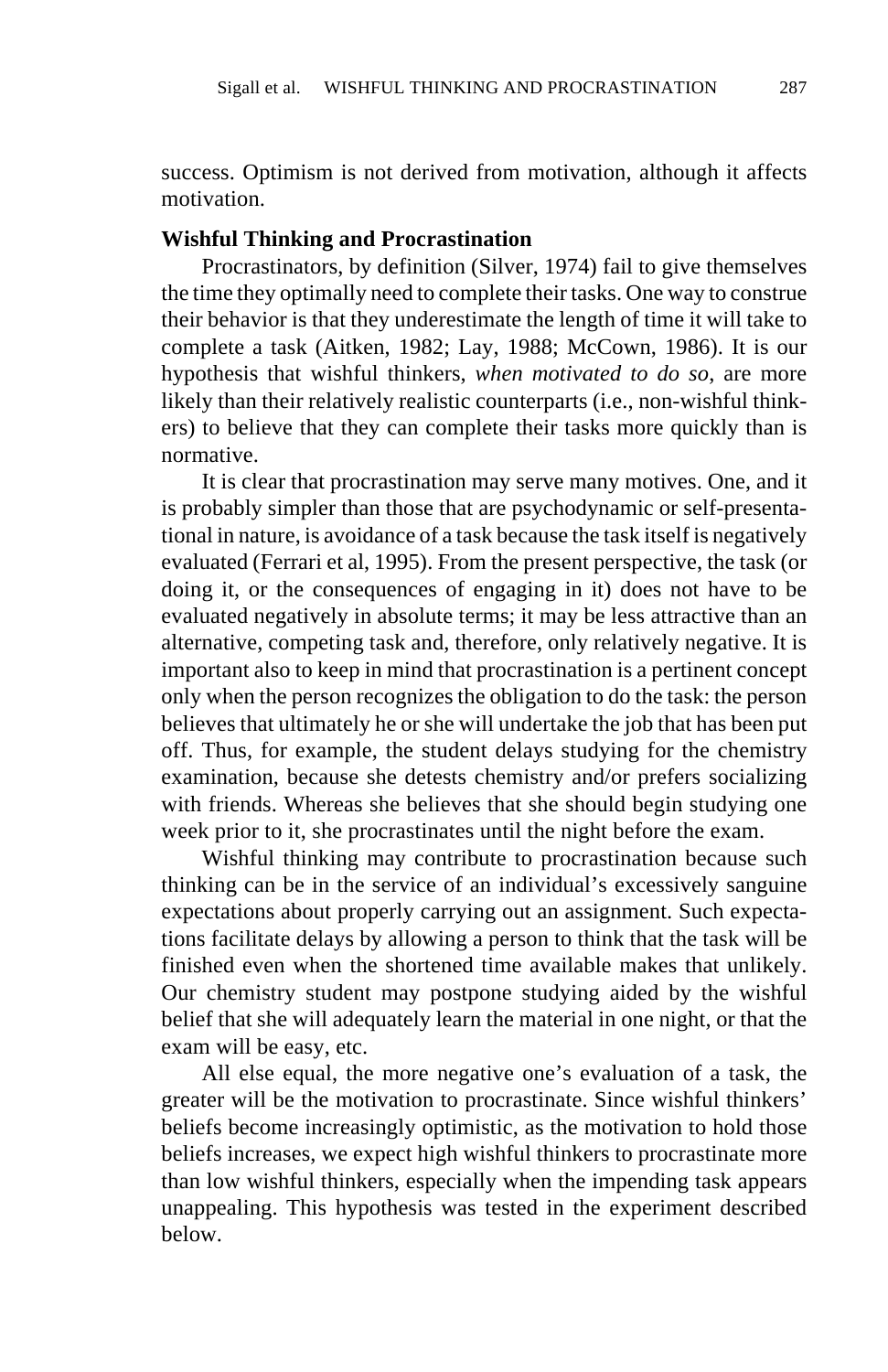## **METHOD**

## **Participants and Design**

Participants were 64 introductory psychology students (32 males, 32 females) at a large state university. Approximately 90% of the participants were Caucasians; all were between 18 and 23 years of age. They earned credit towards a research requirement by participating. Half the participants were high wishful thinkers and the remaining participants were low wishful thinkers.

Participants were asked to begin working on a task at a certain time. At random, half the participants were led to believe that the task was attractive, and the rest that it was unattractive. Thus, the design was a 2 (high/low wishful thinking)  $\times$  2 (attractive/unattractive task). Behavioral procrastination, the dependent variable, was measured by observing how long it took for participants to report for work.

## **Instrument**

Sigall et al.'s (1997) Wishful Thinking Scale (WTS), a 25-item scale, was used to assess individual differences in wishful thinking (see Appendix A). Each item refers to a specific life event, and respondents are instructed to consider a given life event and "to indicate 1) how likely it is that the event, as described, will happen to you, and 2) how likely it is that the event will happen to the AVERAGE COLLEGE STUDENT OF YOUR AGE AND SEX." These judgments are each made on 11-point scales (1 = *extremely unlikely*, 11 = extremely *likely*). WTS scores are obtained by subtracting the likelihood estimates for others from the likelihood estimates for self (for the negatively-valenced items, both self and other items are reverse scored before the subtraction). These differences are then summed across the items. The possible range of scores is -250 to +250, the higher the score, the higher the wishful thinking. Were individuals to estimate that events, on the average, were equally likely to occur to the average college student as to themselves, their WTS scores would be zero. In the first sample ( $n = 59$ ) 20 males; 39 females) tested by Sigall et al. (1997)  $M = 24.17$ , SD =17.95. Reliability was acceptable: Cronbach's alpha = .72. WTS scores did not differ by gender. Additional psychometric characteristics of the measure, including means, standard deviations, and reliability information for additional, larger, samples, and the measure's relationship to other individual difference measures may be found in Sigall, et al. (1997). Data from other samples has been similar to those found in the first sample.

#### **Procedure**

At the beginning of the semester, 580 introductory psychology students (255 males and 325 females) at a large state university com-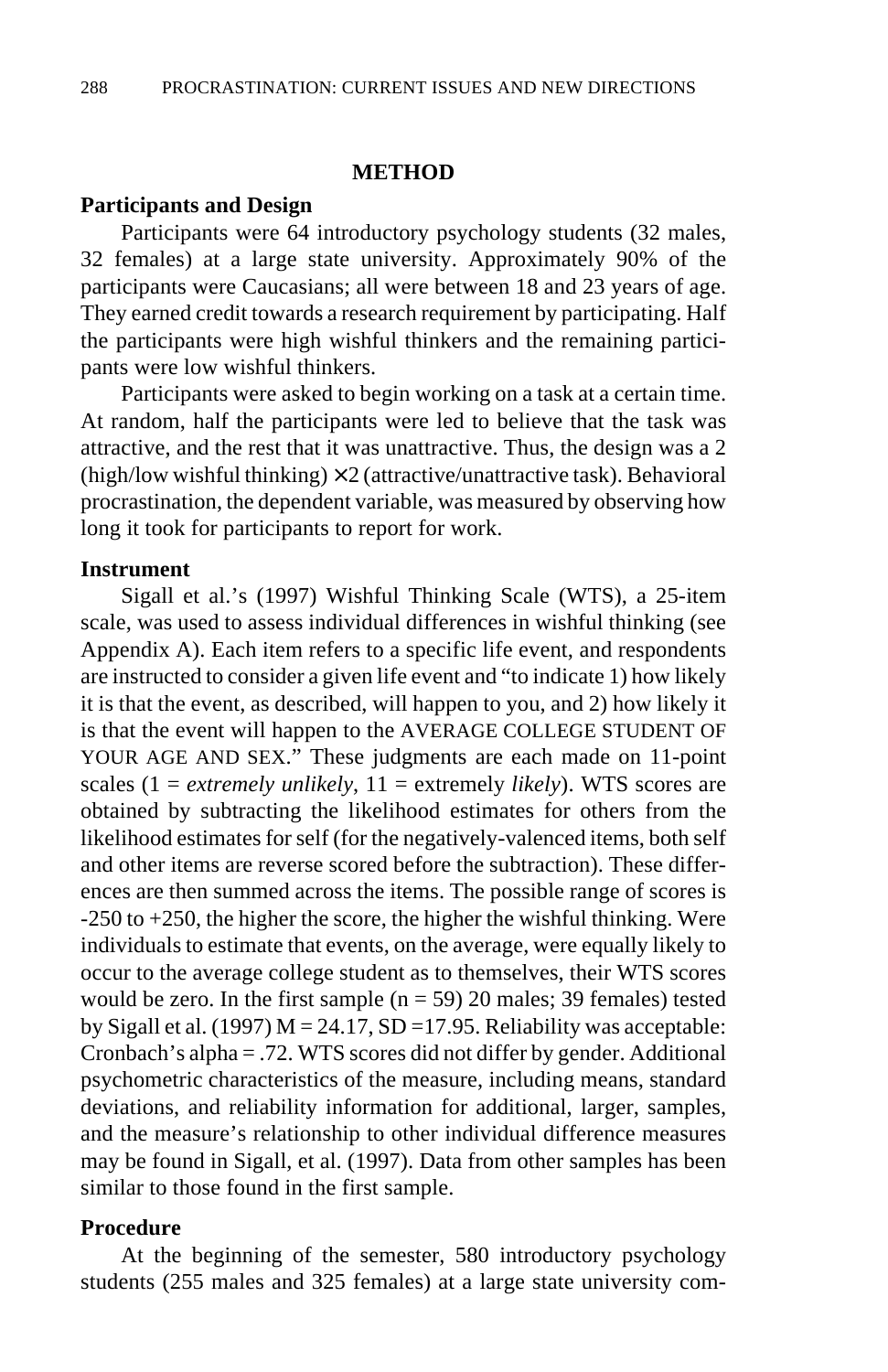pleted the WTS as part of a battery of instruments. The mean wishful thinking score in this sample was 31.64; SD= 21.63. Cronbach's alpha was .75. Scores did not differ by gender. Those scoring in the highest (48 and above) and lowest (14 and below) quintiles were classified as high and low wishful thinkers, respectively. Six to 12 weeks later, 32 high and 32 low wishful thinkers were recruited by telephone to participate in an experiment that allegedly was investigating memory and comprehension.

Participants reported to the experimental session and were tested individually. All participants were scheduled to arrive on the hour. Upon arrival, the participant was greeted and the experimenter explained that although he was not quite ready to begin the experiment, he wished to describe it briefly. He went on to tell the participant that in the experiment memory and comprehension of material in written reports would be studied. Some participants, the experimenter stated, would read a series of light, fairly interesting personal write-ups, whereas others would read very dull technical reports. All participants would then be asked detailed questions about what they had read.

The experimenter informed participants that he would show them a sample report, so that they would know what kind of material they would be reading. He explained that for reasons of experimental control he could not know the kind of report any given participant would receive, and that therefore the sample would be presented in a randomly drawn sealed envelope. The envelope was presented (the experimenter was in fact blind to the condition), and participants read either a highly personal account of an undergraduate student's infatuation with her English professor (Attractive task condition) or a highly technical review of a new line of tools about to be introduced by a manufacturing company (Unattractive task condition). The experimenter asked participants not to give any indication to him as to the content of the sample. When participants had finished reading, and the report had been replaced in the envelope, the experimenter escorted them to a waiting room.

Once they were in the waiting room, which was located about 15 yards from the laboratory, the experimenter said that while the participant waited he would return to the lab to prepare the materials. The experimenter reported that it took about 30 minutes for most students to complete the task, that occasionally some students needed more time than that, and others less. The experimenter pointed out that it was essential for participants to finish the task within the hour, and that if they failed to do so, credit for participation would not be awarded. The experimenter then directed participants' attention to a videocassette recorder, and said that to keep participants from being bored during the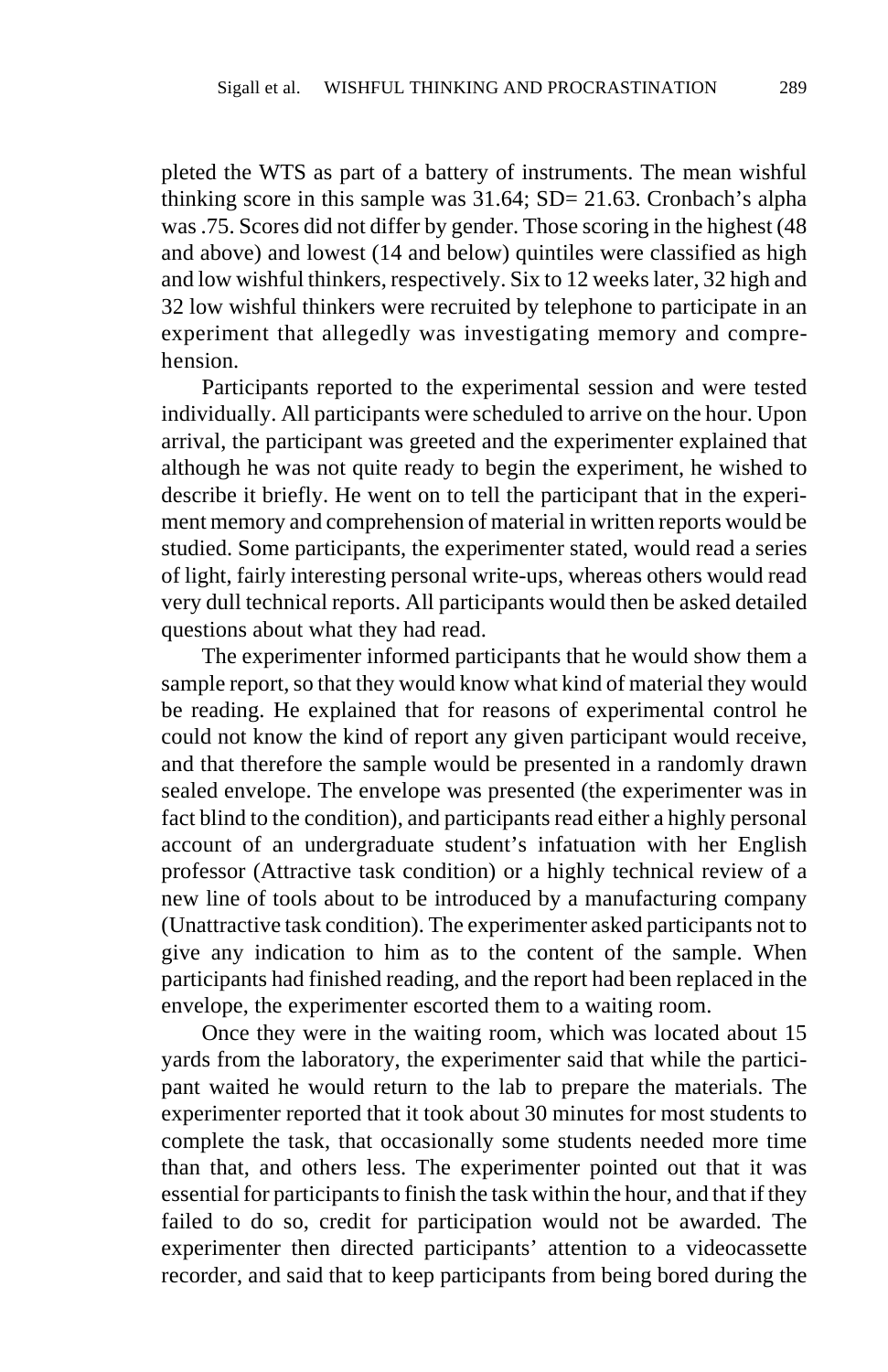waiting period, the VCR had been set up with a tape of some comedy performances to watch. We prepared this tape, which ran for about 30 minutes, and had shown it to many individuals prior to using it in the study. There was wide consensus in pilot testing that the performances were very funny and entertaining. This point in the procedure was reached 10 to 15 minutes after the hour, the variability depending primarily on the participant's exact time of arrival. Participants were told that the experimenter would be ready for them in approximately 10 minutes and were instructed to turn off the VCR and return to the experimental room "in about 10 minutes." A wall clock in the waiting room allowed all participants to know the time.

Note that according to information presented by the experimenter, participants who reported in ten minutes could begin their tasks 20 to 25 minutes after the hour, and therefore could expect to complete their assignments 50 to 55 minutes after the hour if they were able to do it in the average time of 30 minutes. We felt that this made time pressure as high as we could without forfeiting credibility; participation credit for this experiment was one credit, meaning that participants' maximum participation time was one hour. In addition, since many students would have classes or other appointments at the top of the next hour, some consideration had to be provided by the experimenter for participants to meet other commitments on time.

The experimenter turned on the VCR, left the waiting room, and started a stop watch as he did so. The time of the participant's subsequent arrival at the laboratory was recorded. The main dependent measure was the time that elapsed between the experimenter's departure from the waiting room and the participant's appearance at the laboratory. Participants were given a questionnaire that assessed their expectations about the task, on an 11-point scale labeled *very interesting* (11) and *very boring* (1) at the endpoints. On another item, participants were reminded that 30 minutes was the average completion time for the task, and they were asked to indicate how long it would take them on a scale labeled *much less than 30 minutes* (1), *thirty minutes* (6), and *much more than 30 minutes* (11). They were also asked to rate their moods in answer to 2 items that asked how they felt, and were followed by response scales labeled *good* (1) and *bad* (11) in one item, and *happy* (1) and *sad* (11) in the other. When these forms had been completed, participants were debriefed.

## **RESULTS AND DISCUSSION**

*Manipulation check.* Participants in the Attractive Task condition expected the task to be more interesting  $(M = 7.16)$  than did those in the Unattractive Task condition ( $M = 4.53$ ),  $F(1,60) = 13.83$ ,  $p < .001$ . Thus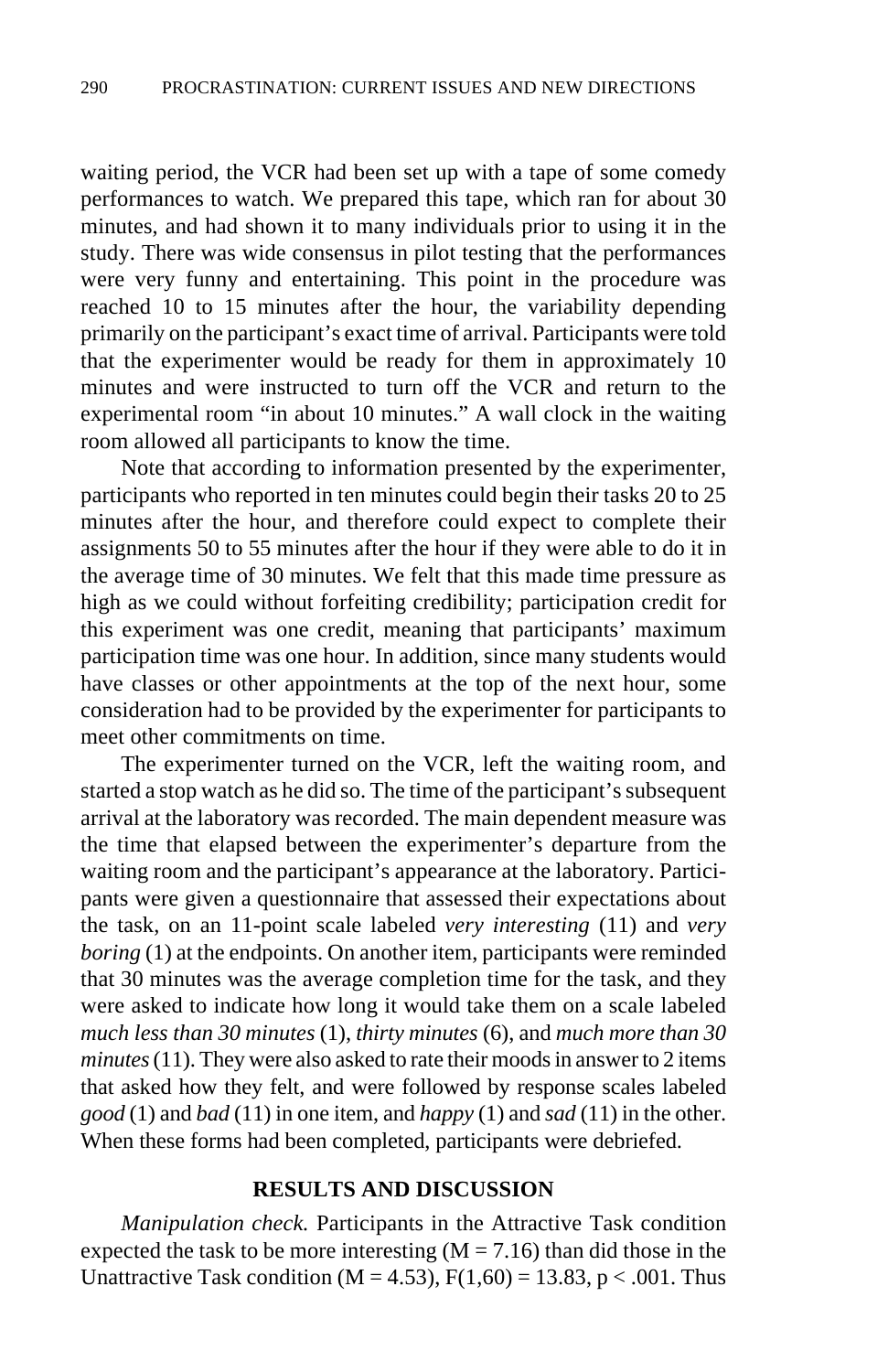

FIGURE 1 Amount of Time to Return to Laboratory to Begin Task

the manipulation had the intended effect. Evaluations of the task did not vary with wishful thinking:  $F(1,60) = 1.10$ , ns. Nor was there an interaction effect  $(F < 1)$ .

The data on the dependent measure, behavioral procrastination, are summarized in Figure 1. Recall that participants were asked to report back to the lab room in about ten minutes, or 600 seconds.

It will be seen in Figure 1 that except in the High Wishful Thinking-Unattractive Task condition, participants appeared in slightly more than 10 minutes, on the average. However, high wishful thinkers expecting the boring task didn't return for more than 13 minutes. As predicted, the results did show an interaction between wishful thinking and task attractiveness, F (1,60) = 6.87, p = .01. The difference between high ( $M =$ 787.31) and low wishful thinkers ( $M = 608.31$ ) in the unattractive task condition was also statistically significant:  $F(1,60) = 16.62$ ,  $p < .001$ ). The interaction effect was the most theoretically important, although we also found significant main effects for wishful thinking, with highs taking more time to report than lows  $[F(1,60) = 9.89, p < .01]$ , and task attractiveness, with participants who expected a boring task taking longer than those who expected an interesting one  $[F(1,60) = 5.73, p =$ .02]. There were no differences among conditions for either of the mood measures.

As predicted, when an unattractive task was anticipated, high wishful thinkers delayed starting on it more than low wishful thinkers did,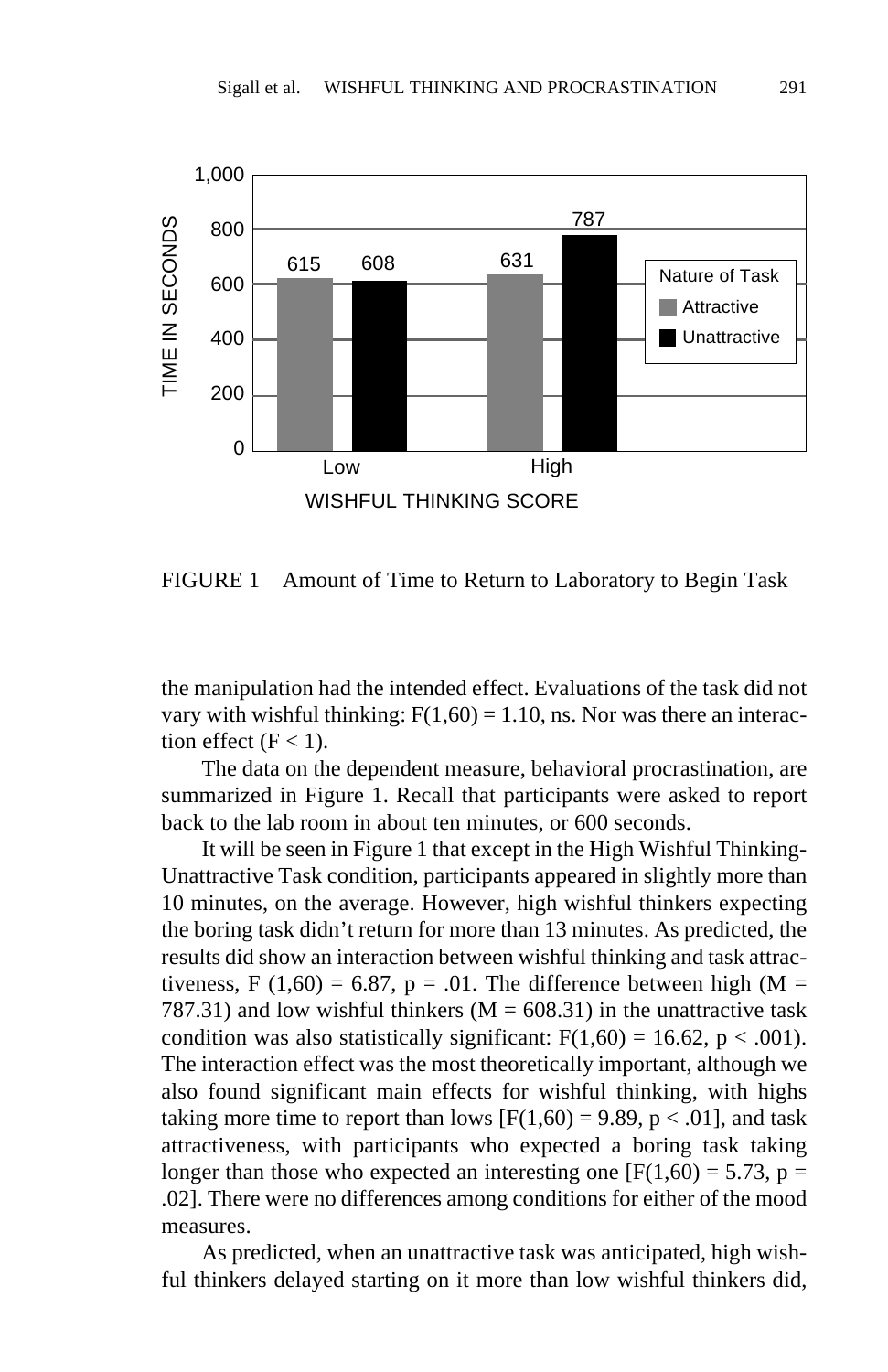whereas no such difference was manifested when an attractive task was expected. Wishful thinkers did behaviorally procrastinate when motivated to avoid the task. Since there was a substantial cost to not completing the task, we presumed that wishful thinkers would believe they in fact could finish the task more quickly than others—a belief that would facilitate procrastination. Indeed, on the measure that assessed expectations for how quickly they would complete the task, high wishful thinkers did expect to finish the task more quickly  $(M = 5.53)$  than did low wishful thinkers (M = 6.86);  $F(1,56) = p 11.10, < .002$ . These expectations did not vary with task attractiveness; nor was there an interaction on this measure.

Since procrastination did not differ between high and low wishful thinkers when the task was attractive, it does not appear that wishful thinkers are generally less punctual or that they become more engrossed by comedy. And finally, although this study fails to provide direct evidence for changes in participants' cognitions as a function of motivation—evidence that would be useful to collect in future research, it does provide evidence that is theoretically consistent with our analysis of wishful thinking.

The results of this study have implications for the general topic of motivated reasoning. As noted above, motivated reasoning has traditionally been treated as an invariant feature of social cognition, for example, assuming that everyone is unrealistically optimistic (Weinstein, 1980), or that everyone reduces dissonance. Or, motivated reasoning was assumed to be determined by the situation. The individual differences in motivated reasoning implied by the present results, are interesting in part because they demonstrate how person differences combine with situational factors. Although the mechanisms that underlie wishful thinking have not yet been fully unearthed, recent work by Richter (1997) intimates that the repression of unpleasant material may be involved.

Another aspect of this study is worth consideration. A number of noteworthy and important contributions to the literature have advanced the position that positivity of outlook is generally desirable, and even that positivity that goes considerably beyond what is justified by "reality" is essential to mental health (Taylor, 1989, and Taylor & Brown, 1988). We think that these arguments have merit in a limited way. The notion that a positive outlook is a catalyst that allows certain motivated behaviors to be undertaken to begin with, and that would not be were a bleaker approach in place seems eminently sensible. Yet, it is easy to see how wishful thinking, a positive outlook of a certain kind, can have untoward consequences as well. Chronic procrastination is maladaptive; it is in the words of Sabini and Silver (1982), "a psychopathology of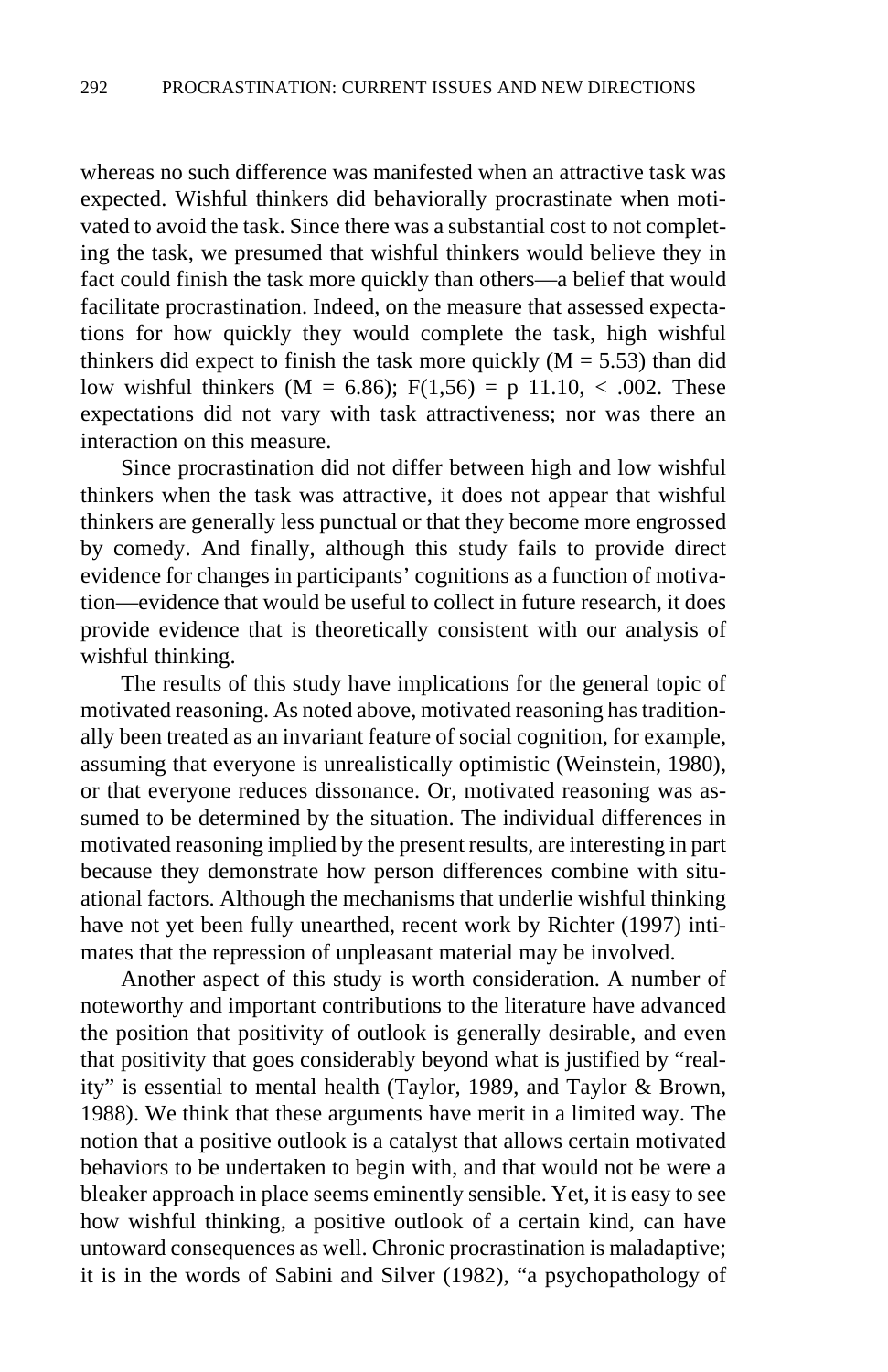everyday life" (p. 126). And as Harriott & Ferrari (1996) have reported, it is prevalent among 20% of the normal adult population. The present evidence that wishful thinking is related to procrastination ought, we think, to discourage an unbridled view that a positive outlook leads to good outcomes.

Because much of the research that is directed towards understanding procrastination examines the links between chronic procrastination and other individual difference variables, a fair question would seem to be how wishful thinking relates to some of the same variables that seem to be implicated in procrastination. Although we have not examined this question thoroughly, we have a few findings worth noting. Sigall et al. (1997) have examined the relationship between a host of individual difference measures and the WTS. We have found that wishful thinking is positively related to self-esteem ( $r = .31$ ,  $p < .01$ ;  $n = 131$ ). Studies (e.g., Aitken, 1982; Ferrari, 1991a; Ferrari, 1992b; Solomon & Rothblum, 1984) in which correlations between self-esteem and procrastination have been measured indicate a *negative* relationship between the two, which makes theoretical sense. We suspect that the positive relationship between selfesteem measures and wishful thinking is an artifactual one. Measures of self-esteem such as Rosenberg's ask respondents to make judgments about themselves, and it is rather plausible that the wishful thinkers who desire to see themselves favorably would evaluate themselves in line with their desires. We have also found narcissism and wishful thinking to be related ( $r = .24$ ,  $p < .05$ ;  $n = 133$ ). Although small, this relationship is intriguing because narcissism and procrastination have been found to be related (McCown, 1994). Clearly, we cannot do more than speculate, but to the extent that it reflects individuals' beliefs that they are superior to others and that they are entitled to get what they want, narcissism's possible role in wishful thinking, and therefore in procrastination, makes intuitive sense, and may be worth further examination.

#### **REFERENCES**

- Aitken, M. (1982). *A personality profile of the college student procrastinator.* Unpublished doctoral dissertation, University of Pittsburgh.
- Aldrin, C., Folkman, S., Shaefer, C., Coyne, J., & Lazarus, R. (September, 1980). *Ways of coping checklist: A process measure*. Paper presented at the annual American Psychological Association Meetings, Montreal, Canada.
- Allport, F.H. (1955). *Theories of perception and the concept of structure*. New York: Wiley.

*American College Dictionary* (1966). New York: Random House.

Bartlett, F.C. (1932). *Remembering*. Cambridge: Cambridge University Press.

Bradley, G.W. (1978). Self-serving biases in the attribution process: A reexamination of the fact or fiction question. *Journal of Personality and Social Psychology*, *36*, 56-71.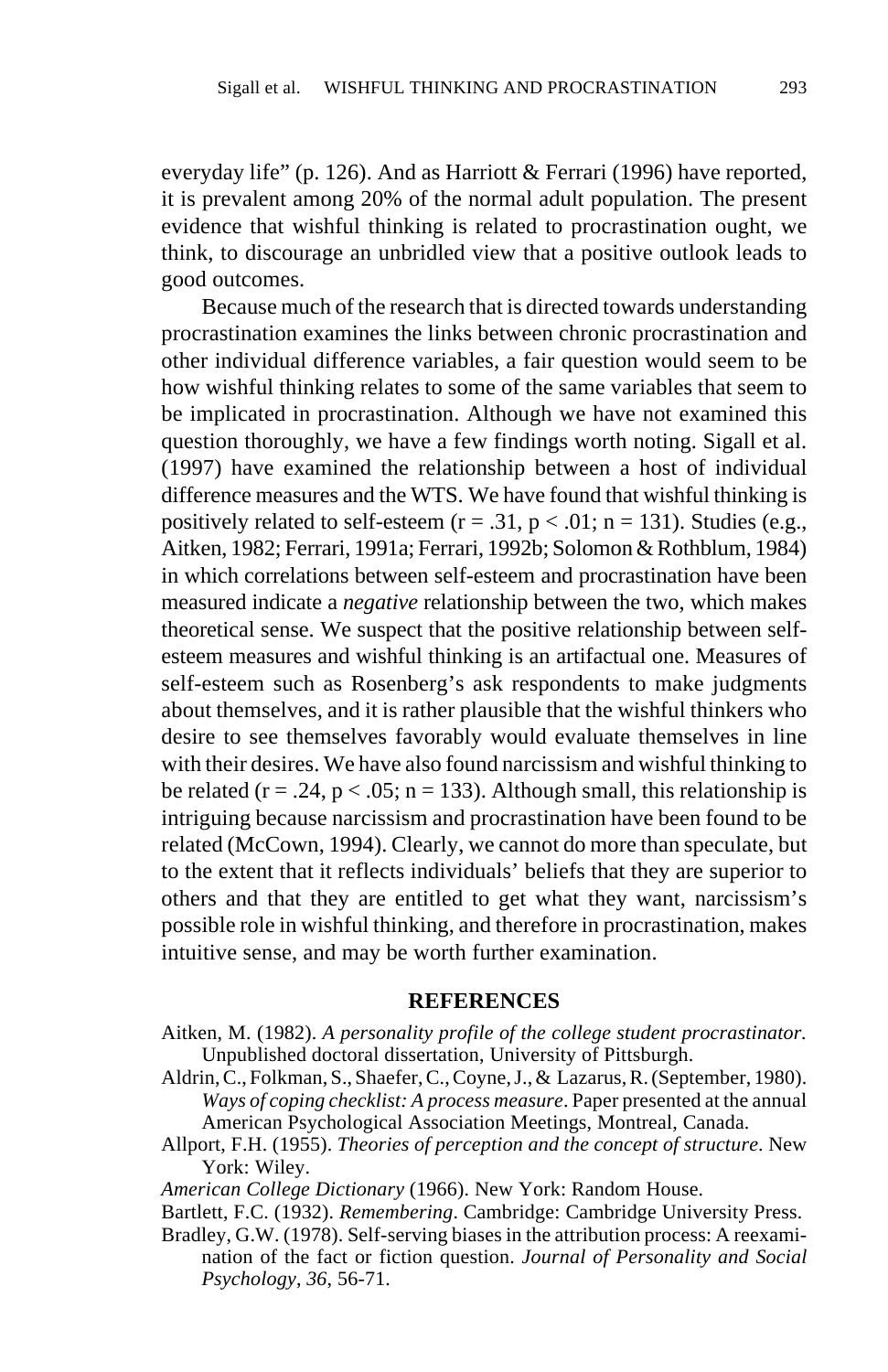- Cacioppo, J.T., & Petty, R.E. (1982). The need for cognition. *Journal of Personality and Social Psychology*, *42*, 116-131.
- Cooper, J. & Fazio, R.H. (1984). A new look at dissonance theory. In L. Berkowitz (Ed.), *Advances in experimental social psychology* (Vol. 17, pp. 229-266). New York: Academic.
- Croyle, R.T. (1992). Appraisal of health threats: Cognition, motivation, and social comparison. Special Issue: Cognitive perspectives in health psychology. *Cognitive Therapy and Research*, *16*, 165-182.
- Eagly, A. & Chaiken, S. (1992). *The psychology of attitudes*. Fort Worth, TX: Harcourt Brace Jovanovich.
- Ferrari, J.R. (1991a). Compulsive procrastination: Some self-reported personality characteristics. *Psychological Reports*, *68*, 455-458.
- Ferrari, J.R. (1991b) Self-handicapping by procrastinators: Protecting selfesteem, social esteem, or both? *Journal of Research in Personality*, *25*, 245- 261.
- Ferrari, J.R. (1992a). Procrastinators and perfect behavior: An exploratory factor analysis of self-presentation, self-awareness, and self-handicapping components. *Journal of Research in Personality*, *26*, 75-84.
- Ferrari, J.R. (1992b). Psychometric validation of two adult measures of procrastination: Arousal and avoidance measures. *Journal of Psychopathology and Behavioral Assessment*, *14*, 97-100.
- Ferrari, J.R., Johnson, J.L., & McCown, W.G. (Eds.). (1995). *Procrastination and task avoidance: Theory, research, and treatment*. New York: Plenum.
- Festinger, L. (1957). *A theory of cognitive dissonance*. Evanston, IL: Row, Peterson.
- Fiske, S.T., & Neuberg, S.L. (1990). A continuum of impression formation, from category based to individuating processes: Influences of information and motivation on attention and interpretation. In M.P. Zanna (Ed.), *Advances in experimental social psychology*, *23* (pp. 1-74). New York: Academic.
- Harriott, J., & Ferrari, J.R. (1996). Prevalence of procrastination among samples of adults. *Psychological Reports*, *78*, 611-616.
- Haugtvedt, C.P., & Petty, R.E. (1992). Personality and persuasion: Need for cognition moderates the persistence and resistance of attitude changes. *Journal of Personality and Social Psychology*, *63*, 308-319.
- Kruglanski, A.W. (1990). Lay epistemic theory in social-cognitive psychology. *Psychological Inquiry*, *1*, 181-197.
- Kruglanski, A.W., & Webster, D.M. (1991). Group members' reactions to opinion deviates and conformists at varying degrees of proximity to decision deadline and of environmental noise. *Journal of Personality and Social Psychology*, *61*, 212-225.
- Kunda, Z. (1990).The case for motivated reasoning. *Psychological Bulletin*, *108*, 480-498.
- Lay, C. (1988). The relationship of procrastination and optimism to judgments of time to complete an essay and anticipation of setbacks. *Journal of Social Behavior and Personality*, *3*, 301-314.
- Lay, C., Knish, S., & Zanatta, R. (1992). Self-handicappers and procrastinators: A comparison of their practice behavior prior to an evaluation. *Journal of Research in Personality*, *26*, 242-247
- McCown, W.G. (1994). Procrastination and personality disorders: Empirical relationship and causality. *Contemporary Psychodynamics*, *3*, 141-148.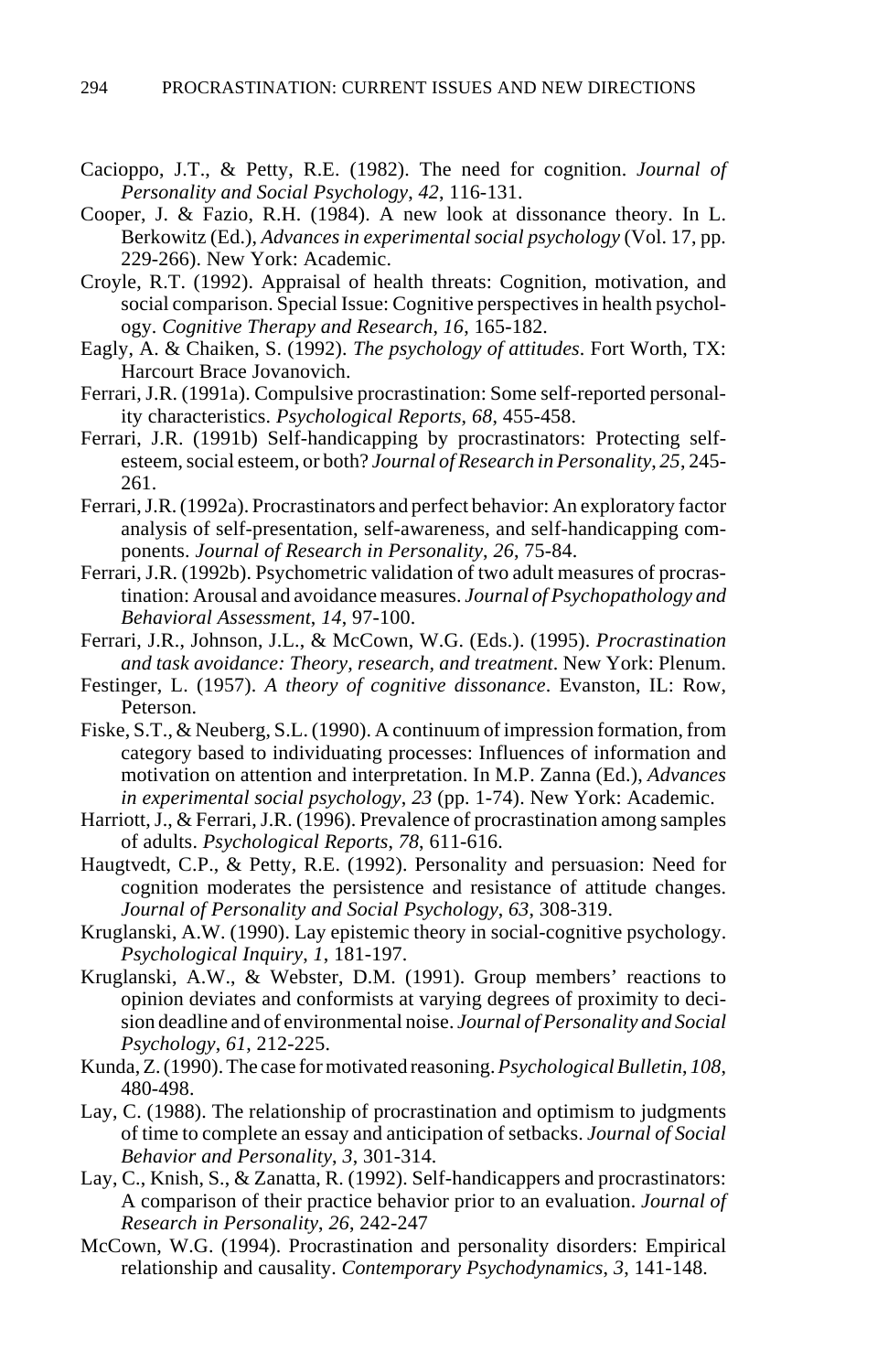- Miller, D.T. (1978). What constitutes a self-serving attributional bias? A reply to Bradley. *Journal of Personality and Social Psychology*, *36*, 1211-1223.
- Richter, L. (1997). *Suppression/hyper-activation and insufficient encoding as underlying mechanisms of wishful thinking*. Unpublished doctoral dissertation, University of Maryland, College Park.
- Rosenberg, M.J. (1965). *Society and the adolescent self-image*. Princeton, NJ: Princeton University Press.
- Ross, M., & Sicoly, F. (1978). Egocentric biases in availability and attribution. *Journal of Personality and Social Psychology*, *37*, 322-336.
- Sabini, J., & Silver, M. (1982). *Moralities of everyday life*. New York: Oxford.
- Scheier, M.F., & Carver, C.S. (1985). Optimism, coping, and health: Assessment and implications of generalized outcome expectancies. *Health Psychology*, *4*, 219-247.
- Sigall, H., Kruglanski, A., Stangor, C., & Fyock, J. (1997). *Wishful thinking: Individuals differ in how much their motivation affects their cognition*. Unpublished manuscript, University of Maryland, College Park.
- Silver, M. (1974). Procrastination. *Centerpoint*, *1*, 49-54.
- Solomon, L.J., & Rothblum, E.D. (1984). Academic procrastination: Frequency and cognitive-behavioral correlates. *Journal of Counseling Psychology*, *31*, 503-509.
- Taylor, S.E. (1989). *Positive illusions: Creative self-deception and the healthy mind*. New York: Basic Books.
- Taylor, S.E., & Brown, J.D. (1988).Illusion and well-being: A social psychological perspective on mental health. *Psychological Bulletin*, *103*, 193-210.
- Tetlock, P.E. (1985). Accountability: The neglected social context of judgment and choice. In L.L. Cummings & B.M. Staw (Eds.), *Research in organizational behavior* (Vol. 7, pp. 297-332). Greenwich, CT: JAI Press.
- Thibodeau, R., & Aronson, E. (1992). Taking a closer look: Reasserting the role of the self-concept in dissonance theory. *Personality and Social Psychology Bulletin*, *18*, 91-602.
- Weinstein, N.D. (1980). Unrealistic optimism about future events. *Journal of Personality and Social Psychology*, *39*, 808-820.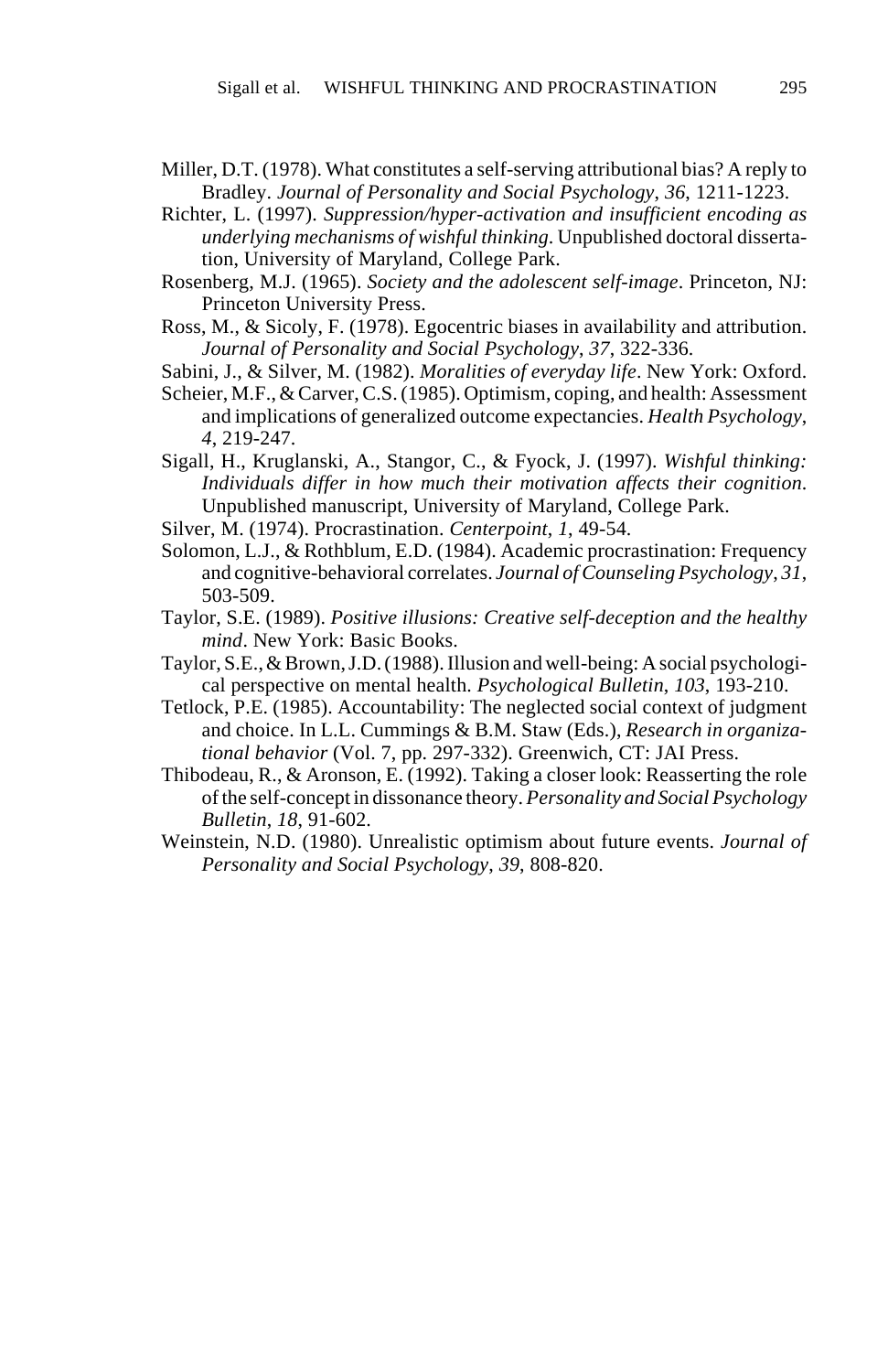# **APPENDIX A**

#### **Wishful Thinking Scale Instructions**

This booklet contains a list of events or life experiences. We are interested in your estimate of how likely it is that you will experience the event *in the future.* We are also interested in your estimate of how likely it is that others will experience the event *in the future.*

Please read *carefully* each event listed, and answer the questions that accompany it. It will be obvious to you that there are no right or wrong answers. Just respond by indicating what you think.

The specific format is as follows: An event will be given. You will be asked to indicate 1) how likely it is that the event, as described, will happen to you, and 2) how likely it is that the event will happen to the AVERAGE COLLEGE STUDENT OF YOUR AGE AND SEX. Look at the following example.

EVENT: Writing a best-selling book.

| YOU: 1 2 3 4 5 6 7 8 9 10 11   |  |  |  |  |  |  |  |  |        |           |           |  |  |  |
|--------------------------------|--|--|--|--|--|--|--|--|--------|-----------|-----------|--|--|--|
| extremely                      |  |  |  |  |  |  |  |  |        |           | extremely |  |  |  |
| unlikely                       |  |  |  |  |  |  |  |  |        | likely    |           |  |  |  |
| OTHER: 1 2 3 4 5 6 7 8 9 10 11 |  |  |  |  |  |  |  |  |        |           |           |  |  |  |
| extremely                      |  |  |  |  |  |  |  |  |        | extremely |           |  |  |  |
| unlikely                       |  |  |  |  |  |  |  |  | likely |           |           |  |  |  |

If you think that the chances are quite slim that you'd write a best seller, but that there is a possibility of it, you could indicate that by circling the "2" on the scale alongside "YOU".

If you also think that there is no chance that the average college student of your age and sex will write a best seller, you should circle "1" on the scale alongside "OTHER."

#### **Wishful Thinking Scale Items**

[Each item is followed by the response scales shown in the foregoing example]:

- 1. Get injured in an automobile accident.
- 2. Marrying someone wealthy.
- 3. Having a heart attack before age 40.
- 4. Being fired from a job.
- 5. Owning your own home.
- 6. Having a drinking problem.
- 7. Getting a starting salary of more than \$20,000.
- 8. Being a victim in a mugging.
- 9. Having a mentally gifted child.
- 10. Attempting suicide.
- 11. Personal achievements are described in a newspaper.
- 12. Developing cancer.
- 13. In 10 years earning more than \$50,000.
- 14. Being sued by someone.
- 15. Traveling to Europe.
- 16. Getting divorced.
- 17. Being a victim of a burglary.
- 18. Contracting a venereal disease.
- 19. Home doubles in value after 5 years.
- 20. Having a car stolen.
- 21. Getting a good job offer before graduation.
- 22. Being sterile.
- 23. Car turns out to be a lemon.
- 24. Getting a starting salary of more than \$30,000.
- 25. Work is recognized with an award.